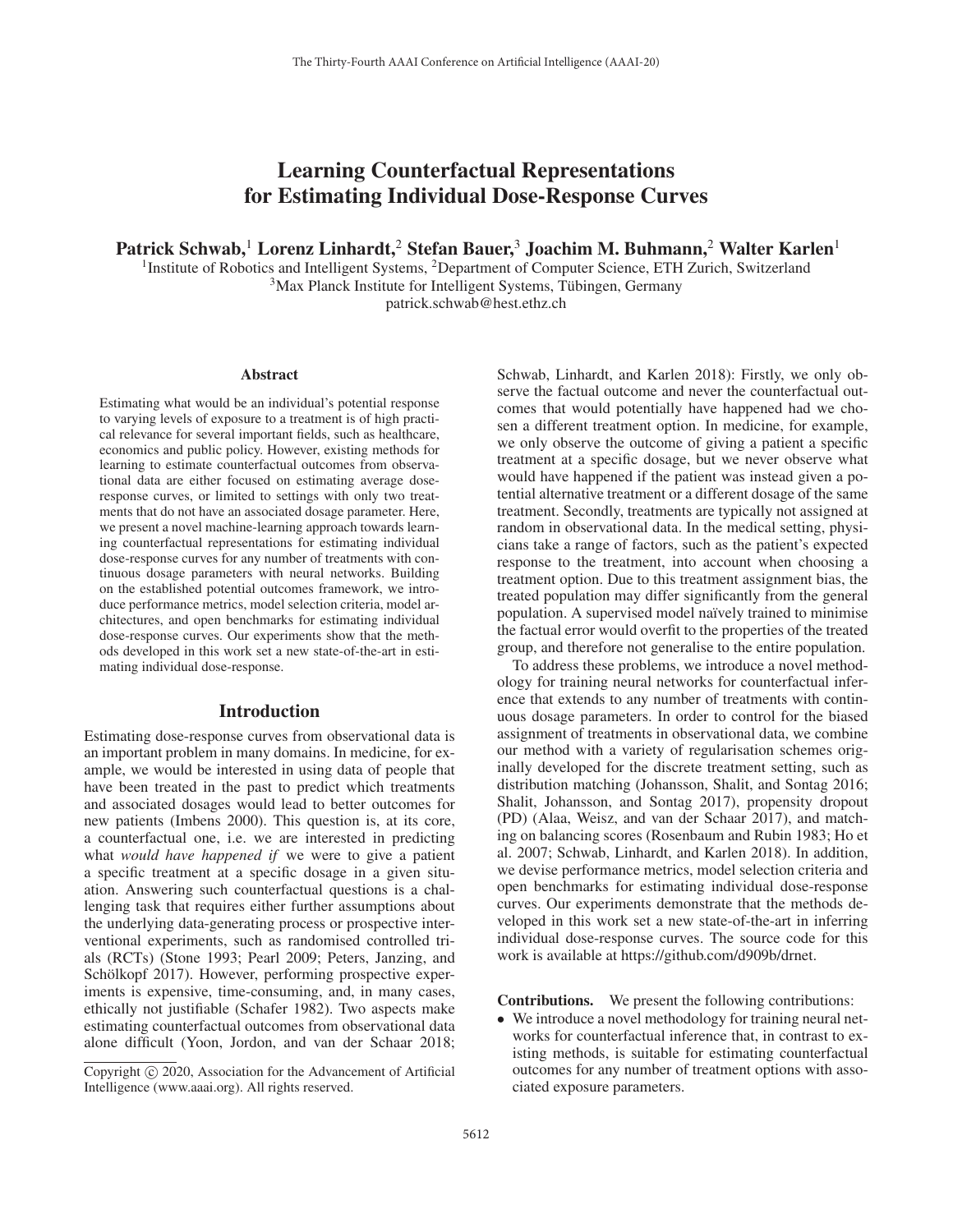- We develop performance metrics, model selection criteria, model architectures, and open benchmarks for estimating individual dose-response curves.
- We extend state-of-the-art methods for counterfactual inference for two non-parametric treatment options to the multiple parametric treatment options setting.
- We perform extensive experiments that show that our method sets a new state-of-the-art in inferring individual dose-response curves from observational data across several challenging datasets.

## Related Work

Background. Causal analysis of treatment effects with rigorous experiments is, in many domains, an essential tool for validating interventions. In medicine, prospective experiments, such as RCTs, are the de facto gold standard to evaluate whether a given treatment is efficacious in treating a specific indication across a population (Carpenter 2014; Bothwell et al. 2016). However, performing prospective experiments is expensive, time-consuming, and often not possible for ethical reasons (Schafer 1982). Historically, there has therefore been considerable interest in developing methodologies for performing causal inference using readily available observational data (Angrist, Imbens, and Rubin 1996; Rosenbaum and Rubin 1983; Robins, Hernan, and Brumback 2000; Pearl 2009; Hernán and Robins 2016). The naïve approach of training supervised models to minimise the observed factual error is in general not a suitable choice for counterfactual inference tasks due to treatment assignment bias and the inability to observe counterfactual outcomes. To address the shortcomings of unsupervised and supervised learning in this setting, several adaptations to established machine-learning methods that aim to enable the estimation of counterfactual outcomes from observational data have recently been proposed (Johansson, Shalit, and Sontag 2016; Shalit, Johansson, and Sontag 2017; Wager and Athey 2017; Alaa and van der Schaar 2017; Alaa, Weisz, and van der Schaar 2017; Louizos et al. 2017; Yoon, Jordon, and van der Schaar 2018; Schwab, Linhardt, and Karlen 2018). In this work, we build on several of these advances to develop a machine-learning approach for estimating individual doseresponse with neural networks.

Estimating Individual Treatment Effects (ITE). <sup>1</sup> Matching methods (Ho et al. 2007) are among the most widely used approaches to causal inference from observational data. Matching methods estimate the counterfactual outcome of a sample  $X$  to a treatment  $t$  using the observed factual outcome of its nearest neighbours that have received t. Propensity score matching (PSM) (Rosenbaum and Rubin 1983) combats the curse of dimensionality of matching directly on the covariates  $X$  by instead matching on the scalar probability  $p(t|X)$  of receiving a treatment t given the covariates X. Another category of approaches uses adjusted regression models that receive both the covariates  $X$  and the treatment  $t$  as inputs. The simplest such model is Ordinary Least Squares (OLS), which may use either one model for all treatments, or a separate model for each treatment (Kallus 2017). More complex models based on neural networks, like Treatment Agnostic Representation Networks (TARNETs), may be used to build non-linear regression models (Shalit, Johansson, and Sontag 2017). Estimators that combine a form of adjusted regression with a model for the exposure in a manner that makes them robust to misspecification of either are referred to as doubly robust (Funk et al. 2011). In addition to OLS and neural networks, tree-based estimators, such as Bayesian Additive Regression Trees (BART) (Chipman et al. 2010; Chipman and McCulloch 2016) and Causal Forests (CF) (Wager and Athey 2017), and distribution modelling methods, such as Causal Multi-task Gaussian Processes (CMGP) (Alaa and van der Schaar 2017), Causal Effect Variational Autoencoders (CEVAEs) (Louizos et al. 2017), Generative Adversarial Nets for inference of Individualised Treatment Effects (GANITE) (Yoon, Jordon, and van der Schaar 2018), and deconfounders (Wang and Blei 2019) have also been proposed for ITE estimation.2 Other approaches, such as balancing neural networks (BNNs) (Johansson, Shalit, and Sontag 2016) and counterfactual regression networks (CFRNET) (Shalit, Johansson, and Sontag 2017), attempt to achieve balanced covariate distributions across treatment groups by explicitly minimising the empirical discrepancy distance between treatment groups using metrics such as the Wasserstein distance (Cuturi 2013). Most of the works mentioned above focus on the simplest setting with two available treatment options without associated dosage parameters. A notable exception is the generalised propensity score (GPS) (Imbens 2000) that extends the propensity score to treatments with continuous dosages. Beyond ITE estimation, causal modeling has, for example, also been used to learn independent causal mechanisms (Parascandolo et al. 2018), and to explain machine learning models (Schwab, Miladinovic, and Karlen 2019; Schwab and Karlen 2019).

In contrast to existing methods, we present the first machine-learning approach to learn to estimate individual dose-response curves for multiple available treatments with a continuous dosage parameter from observational data with neural networks. We additionally extend several known regularisation schemes for counterfactual inference to address the treatment assignment bias in observational data. To facilitate future research in this important area, we introduce performance metrics, model selection criteria, and open benchmarks. We believe this work could be particularly important for applications in precision medicine, where the current state-of-the-art of estimating the average dose response across the entire population does not take into account individual differences, even though large differences in doseresponse between individuals are well-documented for many diseases (Oldenhof et al. 1988; Campbell et al. 2007).

<sup>&</sup>lt;sup>1</sup>The ITE is sometimes also referred to as the conditional average treatment effect (CATE).

<sup>&</sup>lt;sup>2</sup>See (Knaus, Lechner, and Strittmatter 2018) and (Schwab, Linhardt, and Karlen 2018) for empirical comparisons of largenumbers of machine-learning methods for ITE estimation for two and more available treatment options.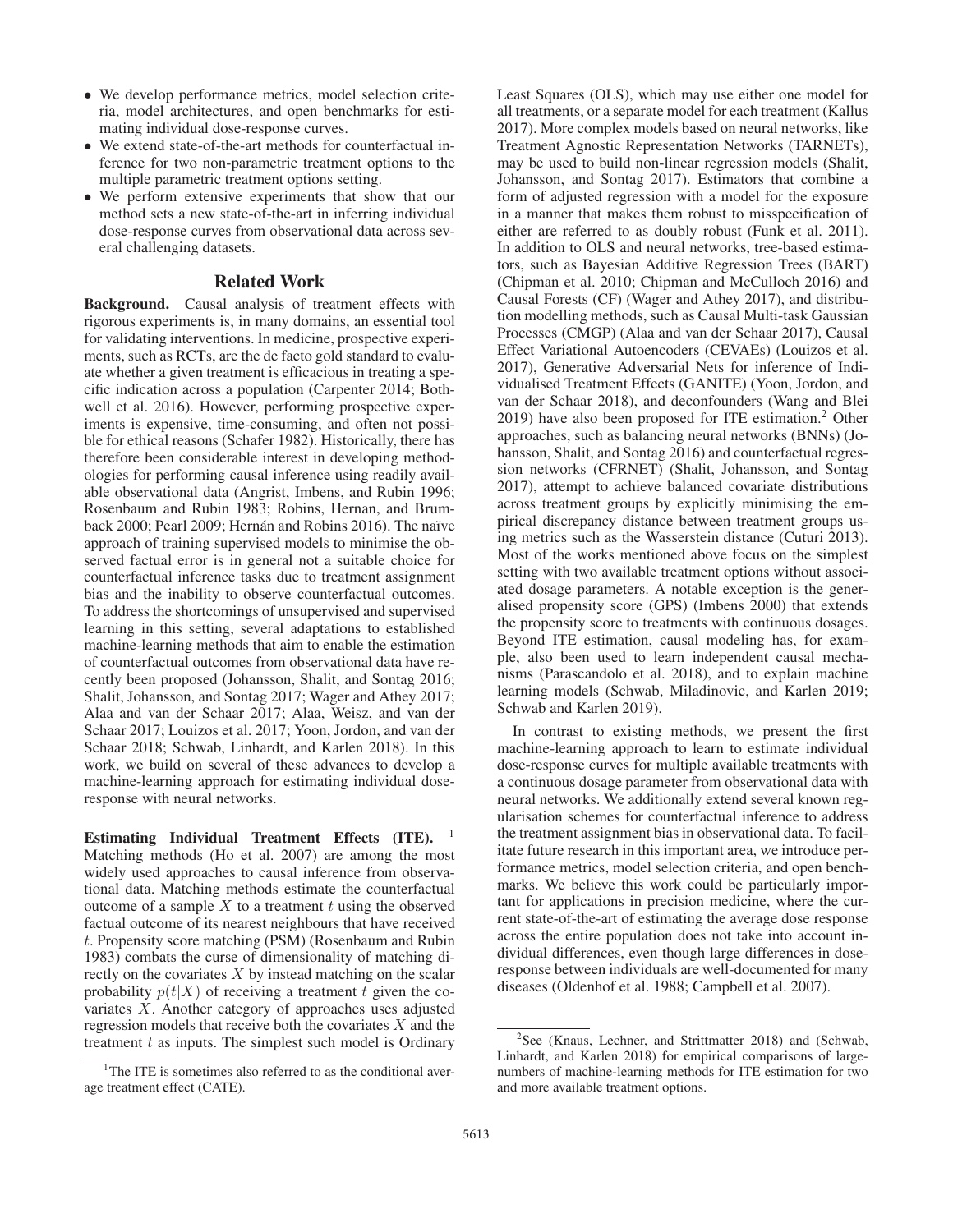## Methodology

Problem Statement. We consider a setting in which we are given  $N$  observed samples  $X$  with  $p$  pre-treatment covariates  $x_i$  and  $i \in [0 \tildot p - 1]$ . For each sample, the potential outcomes  $y_{n,t}(s_t)$  are the response of the *n*th sample to a treatment  $t$  out of the set of  $k$  available treatment options  $T = \{0, ..., k-1\}$  applied at a dosage  $s_t \in \{s_t \in \mathbb{R}, a_t >$  $0 \mid a_t \leq s \leq b_t$ , where  $a_t$  and  $b_t$  are the minimum and maximum dosage for treatment  $t$ , respectively. The set of treatments T can have two or more available treatment options. As training data, we receive factual samples  $X$  and their observed outcomes  $y_{n,f}(s_f)$  after applying a specific observed treatment  $f$  at dosage  $s_f$ . Using the training data with factual outcomes, we wish to train a predictive model to produce accurate estimates  $\hat{y}_t(n, s)$  of the potential outcomes across the entire range of  $s$  for all available treatment options  $t$ . We refer to the range of potential outcomes  $y_{n,t}(s)$  across s as the *individual dose-response curve* of the nth sample. This setting is a direct extension of the Rubin-Neyman potential outcomes framework (Rubin 2005).

Assumptions. Following (Imbens 2000; Lechner 2001), we assume unconfoundedness, which consists of three key parts: (1) Conditional Independence Assumption: The assignment to treatment t is independent of the outcome  $y_t$ given the pre-treatment covariates  $X$ , (2) Common Support Assumption: For all values of  $X$ , it must be possible to observe all treatment options with a probability greater than 0, and (3) Stable Unit Treatment Value Assumption: The observed outcome of any one unit must be unaffected by the assignments of treatments to other units. In addition, we assume smoothness, i.e. that units with similar covariates  $x_i$ and dosages  $s_t$  have similar outcomes  $y_t$ , both for model training and selection.

Metrics. To enable a meaningful comparison of models in the presented setting, we use metrics that cover several desirable aspects of models trained for estimating individual dose-response curves. Our proposed metrics respectively aim to measure a predictive model's ability (1) to recover the dose-response curve across the entire range of dosage values, (2) to determine the optimal dosage point for each treatment, and (3) to deduce the optimal treatment policy overall, including selection of the right treatment and dosage point, for each individual case. To measure to what degree a model covers the entire range of individual dose-response curves, we use the mean integrated square  $error<sup>3</sup>$  (MISE) between the true dose-response y and the predicted dose-response  $\hat{y}$ as estimated by the model over  $N$  samples, all treatments  $T$ , and the entire range  $[a_t, b_t]$  of dosages s.

$$
\text{MISE} = \frac{1}{N} \frac{1}{|T|} \sum_{t \in T} \sum_{n=1}^{N} \int_{s=a_t}^{b_t} \left( y_{n,t}(s) - \hat{y}_{n,t}(s) \right)^2 ds
$$
\n(1)

To further measure a model's ability to determine the optimal dosage point for each individual case, we calculate the mean dosage policy error (DPE). The mean dosage policy error is the mean squared error in outcome  $y$  associated with using the estimated optimal dosage point  $\hat{s}_t^*$  according to the predictive model to determine the *true* optimal dosage point predictive model to determine the *true* optimal dosage point  $s_t^*$  over N samples and all treatments T.

$$
DPE = \frac{1}{N} \frac{1}{|T|} \sum_{t \in T} \sum_{n=1}^{N} \left( y_{n,t}(s_t^*) - y_{n,t}(\hat{s}_t^*) \right)^2 \tag{2}
$$

where  $s_t^*$  and  $\hat{s}_t^*$  are the optimal dosage point according<br>to the true dose-response curve and the estimated doseto the true dose-response curve and the estimated doseresponse curve, respectively.

$$
s_t^* = \underset{s \in [a_t, b_t]}{\arg \max} \, y_{n,t}(s) \tag{3}
$$

$$
\hat{s}_t^* = \underset{s \in [a_t, b_t]}{\arg \max} \hat{y}_{n,t}(s) \tag{4}
$$

Finally, the policy error (PE) measures a model's ability to determine the optimal treatment policy for individual cases, i.e. how much worse the outcome would be when using the estimated best optimal treatment option as opposed to the *true* optimal treatment option and dosage.

PE = 
$$
\frac{1}{N} \sum_{n=1}^{N} \left( y_{n,t^*}(s_{t^*}^*) - y_{n,\hat{t}^*}(\hat{s}_{\hat{t}^*}^*) \right)^2
$$
 (5)

where

$$
t^* = \underset{t \in T}{\arg \max} \, y_{n,t}(s_t^*) \tag{6}
$$

$$
\hat{t}^* = \underset{t \in T}{\text{arg max}} \hat{y}_{n,t}(\hat{s}_t^*)
$$
\n<sup>(7)</sup>

are the optimal treatment option according to the ground truth  $y$  and the predictive model, respectively. Considering the DPE and PE alongside the MISE is important to comprehensively evaluate models for counterfactual inference. For example, a model that accurately recovers dose response curves outside the regions containing the optimal response would achieve a respectable MISE but would not be a good model for determining the treatment and dosage choices that lead to the best outcome for a given unit. By considering multiple metrics, we can ensure that predictive models are capable both in recovering the entire dose-response as well as in selecting the best treatment and dosage choices. We note that, in general, we can not calculate the MISE, DPE or PE without knowledge of the outcome-generating process, since the true dose-response function  $y_{n,t}(s)$  is unknown.

Model Architecture. Model structure plays an important role in learning representations for counterfactual inference with neural networks (Shalit, Johansson, and Sontag 2017; Schwab, Linhardt, and Karlen 2018; Alaa and Schaar 2018). A particularly challenging aspect of training neural networks for counterfactual inference is that the influence of the treatment indicator variable  $t$  may be lost in highdimensional hidden representations (Shalit, Johansson, and Sontag 2017). To address this problem for the setting of two available treatments without dosage parameters, (Shalit, Johansson, and Sontag 2017) proposed the TARNET architecture that uses a shared base network and separate head networks for both treatment options. In TARNETs, the head

<sup>&</sup>lt;sup>3</sup>A normalised version of MISE has been used in (Silva 2016).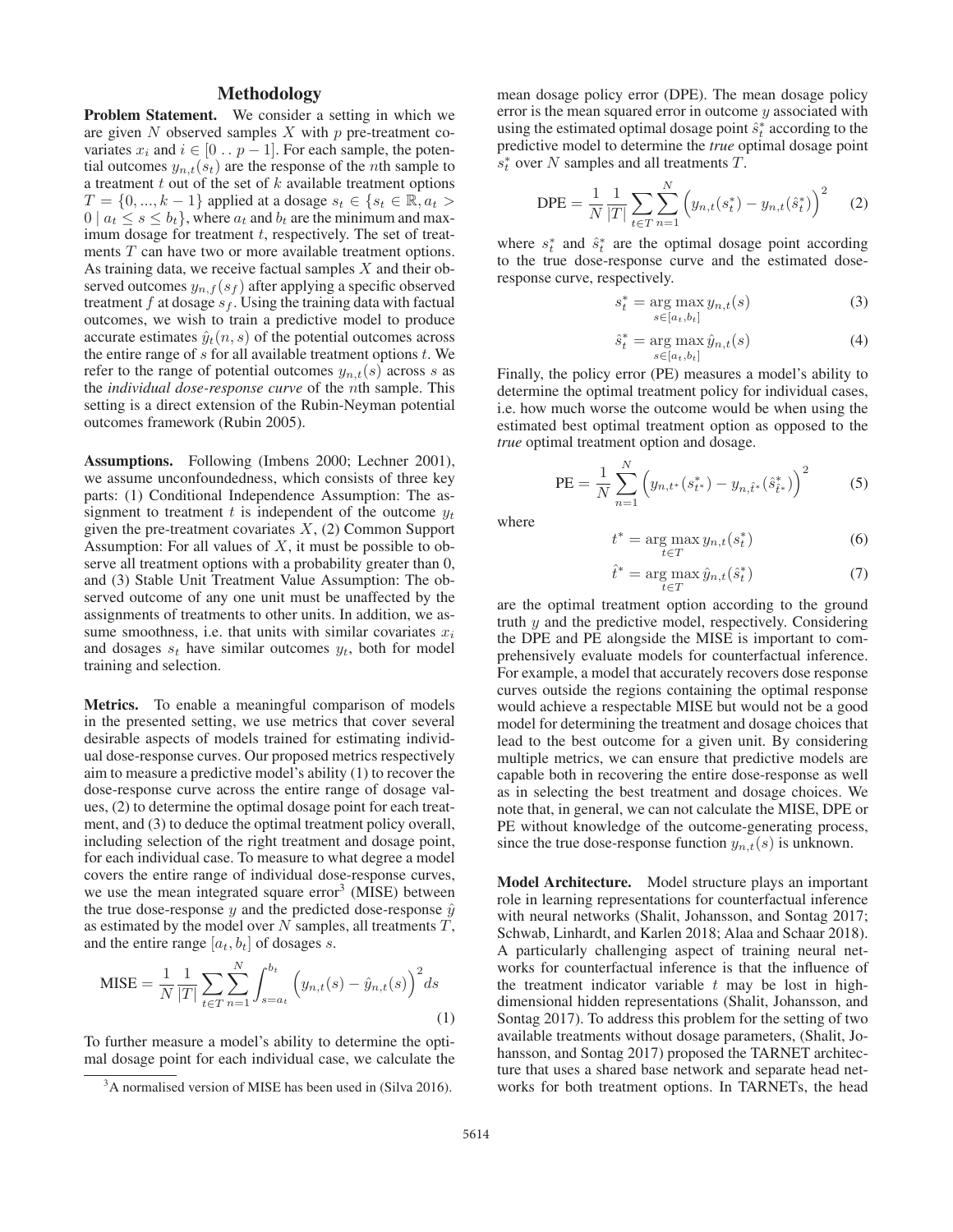networks are only trained on samples that received the respective treatment. (Schwab, Linhardt, and Karlen 2018) extended the TARNET architecture to the multiple treatment setting by using k separate head networks, one for each treatment option. In the setting with multiple treatment options with associated dosage parameters, this problem is further compounded because we must maintain not only the influence of t on the hidden representations throughout the network, but also the influence of the continuous dosage parameter  $s$ . To ensure the influence of both  $t$  and  $s$  on hidden representations, we propose a hierarchical architecture for multiple treatments called dose response network (DRNet, Figure 1). DRNets ensure that the dosage parameter s maintains its influence by assigning a head to each of  $E \in \mathbb{N}$ equally-sized dosage strata that subdivide the range of potential dosage parameters  $[a_t, b_t]$ . The hyperparameter E defines the trade-off between computational performance and the resolution  $\frac{(b-a)}{E}$  at which the range of dosage values is partitioned. To further attenuate the influence of the dosage parameter s within the head layers, we additionally repeatedly append s to each hidden layer in the head layers. We motivate the proposed hierarchical structure with the effectiveness of the "regress and compare" approach to counterfactual inference (Kallus 2017), where one builds a separate estimator for each available treatment option. Separate models for each treatment option suffer from data-sparsity, since only units that received each respective treatment can be used to train a per-treatment model and there may not be a large number of samples available for each treatment. DR-Nets alleviate the issue of data-sparsity by enabling information to be shared both across the entire range of dosages through the treatment layers and across treatments through the base layers.

Model Selection. Given multiple models, it is not trivial to decide which model would perform better at counterfactual tasks, since we in general do not have access to the true doseresponse to calculate error metrics like the ones given above. We therefore use a nearest neighbour approximation of the MISE to perform model selection using held-out factual data that has not been used for training. We calculate the nearest neighbour approximation NN-MISE of the MISE using:

NN-MISE = 
$$
\frac{1}{NT} \sum_{t=1}^{T} \sum_{n=1}^{N} \int_{s=a_t}^{b_t} (y_{NN(n),t}(s) - \hat{y}_{n,t}(s))^2 ds
$$
\n(8)

where we substitute the true dose-response  $y_{n,t}$  of the *n*th sample with the outcome  $y_{NN(n),t}$  of an observed factual nearest neighbour of the *n*th sample at a dosage point *s* from the training set. Using the nearest neighbour approximation of the MISE, we are able to perform model selection without access to the true counterfactual outcomes y. Among others, nearest neighbour methods have also been proposed for model selection in the setting with two available treatments without dosages (Schuler et al. 2018).

Regularisation Schemes. DRNets can be combined with regularisation schemes developed to further address treatment assignment bias. To determine the utility of various regularisation schemes, we evaluated DRNets using distribution matching (Shalit, Johansson, and Sontag 2017), propensity dropout (Alaa, Weisz, and van der Schaar 2017), matching on the entire dataset (Ho et al. 2007), and on the batch level (Schwab, Linhardt, and Karlen 2018). We naïvely extended these regularisation schemes since neither of these methods were originally developed for the doseresponse setting (Appendix A).

## Experiments

Our experiments aimed to answer the following questions:

- 1 How does the performance of our proposed approach compare to state-of-the-art methods for estimating individual dose-response?
- 2 How do varying choices of  $E$  influence counterfactual inference performance?
- 3 How does increasing treatment assignment bias affect the performance of dose-response estimators?

Datasets. Using real-world data, we performed experiments on three semi-synthetic datasets with two and more treatment options to gain a better understanding of the empirical properties of our proposed approach. To cover a broad range of settings, we chose datasets with different outcome and treatment assignment functions, and varying numbers of samples, features and treatments (Table 1). All three datasets were randomly split into training (63%), validation  $(27\%)$  and test sets  $(10\%).$ 

News. The News benchmark consisted of 5000 randomly sampled news articles from the NY Times corpus<sup>4</sup> and was originally introduced as a benchmark for counterfactual inference in the setting with two treatment options without an associated dosage parameter (Johansson, Shalit, and Sontag 2016). We extended the original dataset specification (Johansson, Shalit, and Sontag 2016; Schwab, Linhardt, and Karlen 2018) to enable the simulation of any number of treatments with associated dosage parameters. The samples X were news articles that consist of word counts  $x_i \in \mathbb{N}$ , outcomes  $y_{s,t} \in \mathbb{R}$  that represent the reader's opinion of the news item, and a normalised dosage parameter  $s_t \in (0, 1]$ that represents the viewer's reading time. There was a variable number of available treatment options  $t$  that corresponded to various devices that could be used to view the News items, e.g. smartphone, tablet, desktop, television or others (Johansson, Shalit, and Sontag 2016). We trained a topic model on the entire NY Times corpus to model that consumers prefer to read certain media items on specific viewing devices. We defined  $z(X)$  as the topic distribution of news item  $X$ , and randomly picked  $k$  topic space centroids  $z_t$  and 2k topic space centroids  $z_{s_t,i}$  with  $i \in [0,1]$ as prototypical news items. We assigned a random Gaussian outcome distribution with mean  $\mu \sim \mathcal{N}(0.45, 0.15)$ and standard deviation  $\sigma \sim \mathcal{N}(0.1, 0.05)$  to each centroid. For each sample, we drew ideal potential outcomes from

<sup>4</sup> https://archive.ics.uci.edu/ml/datasets/bag+of+words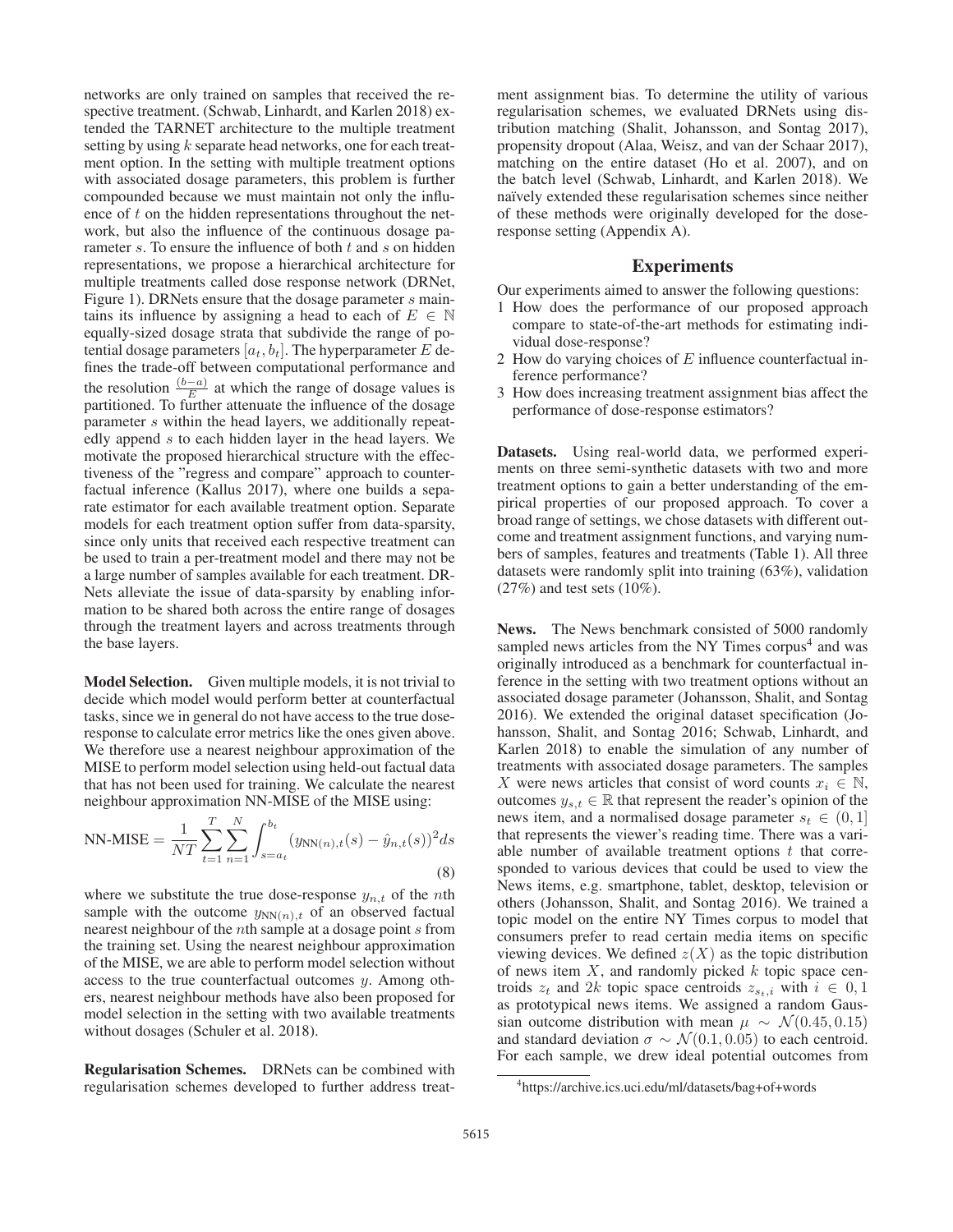

Figure 1: The dose response network (DRNet) architecture with shared base layers, k intermediary treatment layers, and  $k * E$ heads for the multiple treatment setting with an associated dosage parameter s. The shared base layers are trained on all samples, and the treatment layers are only trained on samples from their respective treatment category. Each treatment layer is further subdivided into E head layers (only one set of  $E = 3$  head layers for treatment  $t = 0$  is shown above). Each head layer is assigned a dosage stratum that subdivides the range of potential dosages  $[a_t, b_t]$  into E partitions of equal width  $(b - a)/E$ . The head layers each predict outcomes  $\hat{y}_t(s)$  for a range of values of the dosage parameter s, and are only trained on samples that fall within their respective dosage stratum. The hierarchical structure of DRNets enables them to share common hidden representations across all samples (base layers), treatment options (treatment layers), and dosage strata (head layers) while maintaining the influence of both  $t$  and  $s$  on the hidden layers.

that Gaussian outcome distribution  $\tilde{y}_t \sim \mathcal{N}(\mu_t, \sigma_t) + \epsilon$ with  $\epsilon \sim \mathcal{N}(0, 0.15)$ . The dose response  $\tilde{y}_s$  was drawn from a distance-weighted mixture of two Gaussians  $\tilde{y}_s \sim$  $d_0\mathcal{N}(\mu_{s_t,0}, \sigma_{s_t,0})+d_1\mathcal{N}(\mu_{s_t,1}, \sigma_{s_t,1})$  using topic space distances  $d = \text{softmax}(D(z(X), z_{s_t,i}))$  and the Euclidean distance as distance metric D. We assigned the observed treatment t using  $t|x \sim \text{Bern}(\text{softmax}(\kappa \tilde{y}_t \tilde{y}_s))$  with a treatment assignment bias coefficient  $\kappa$  and an exponentially distributed observed dosage  $s_t$  using  $s_t \sim \text{Exp}(\beta)$  with  $\beta = 0.25$ . The true potential outcomes  $y_{s,t} = C \tilde{y}_t \tilde{y}_s$  were the product of  $\tilde{y}_t$  and  $\tilde{y}_s$  scaled by a coefficient  $C = 50$ . We used four different variants of this dataset with  $k = 2$ , 4, 8, and 16 viewing devices, and  $\kappa = 10, 10, 10,$  and 7, respectively. Higher values of  $\kappa$  indicate a higher expected treatment assignment bias depending on  $\tilde{y}_t \tilde{y}_s$ , with  $\kappa = 0$ indicating no assignment bias.

Mechanical Ventilation in the Intensive Care Unit (MVICU). The MVICU benchmark models patients' responses to different configurations of mechanical ventilation in the intensive care unit. The data was sourced from the publicly available MIMIC III database (Saeed et al. 2011). The samples  $X$  consisted of the last observed measurements  $x_i$  of various biosignals, including respiratory, cardiac and ventilation signals. The outcomes were arterial blood gas readings of the ratio of arterial oxygen partial pressure to fractional inspired oxygen  $PaO<sub>2</sub>/FiO<sub>2</sub>$  which, at values lower than 300, are used as one of the clinical criteria for the diagnosis Acute Respiratory Distress Syndrome (ARDS) (Ferguson et al. 2012). We modelled a mechanical ventilator with  $k = 3$  adjustable treatment parameters: (1) the fraction of inspired oxygen, (2) the positive end-expiratory pressure in the lungs, and (3) the tidal volume. To model the outcomes, we use the same procedure as for the News benchmark with a Gaussian outcome function and a mixture of Gaussian dose-response function, with the exception that we did not make use of topic models and instead performed the similarity comparisons D in covariate space. We used a treatment assignment bias  $\kappa = 10$  and a scaling coef-<br>ficient  $C = 150$ . Treatment dosages were drawn according ficient  $C = 150$ . Treatment dosages were drawn according<br>to  $s_t \sim \mathcal{N}(t_{\text{down}} + 0.1)$  where the distribution means were to  $s_t \sim \mathcal{N}(\mu_{\text{dose},t}, 0.1)$ , where the distribution means were defined as  $\mu_{\text{dose}} = (0.6, 0.65, 0.4)$  for each treatment defined as  $\mu_{\text{dose}} = (0.6, 0.65, 0.4)$  for each treatment.

The Cancer Genomic Atlas (TCGA). The TCGA project collected gene expression data from various types of cancers in 9659 individuals (Weinstein et al. 2013). There were  $k = 3$  available clinical treatment options: (1) medication, (2) chemotherapy, and (3) surgery. We used a synthetic outcome function that simulated the risk of cancer recurrence after receiving either of the treatment options based on the real-world gene expression data. We standardised the gene expression data using the mean and standard deviations of gene expression at each gene locus for normal tissue in the training set. To model the outcomes, we followed the same approach as in the MVICU benchmark with similarity comparisons done in covariate space using the cosine similarity as distance metric D, and parameterised with  $\kappa = 10$  and  $C = 50$ . Treatment dosages in the TCGA benchmark were drawn according to  $s_t \sim \mathcal{N}(0.65, 0.1)$ .

Models. We evaluated DRNet, ablations, baselines, and all relevant state-of-the-art methods: k-nearest neighbours

Table 1: Comparison of the benchmark datasets used in our experiments. We evaluate on three semi-synthetic datasets with varying numbers of treatments and samples.

| Dataset      |      |       | # Samples # Features # Treatments |
|--------------|------|-------|-----------------------------------|
| <b>News</b>  | 5000 | 2870  | 2/4/8/16                          |
| <b>MVICU</b> | 8040 | 49    | $\mathcal{F}$                     |
| <b>TCGA</b>  | 9659 | 20531 | 3                                 |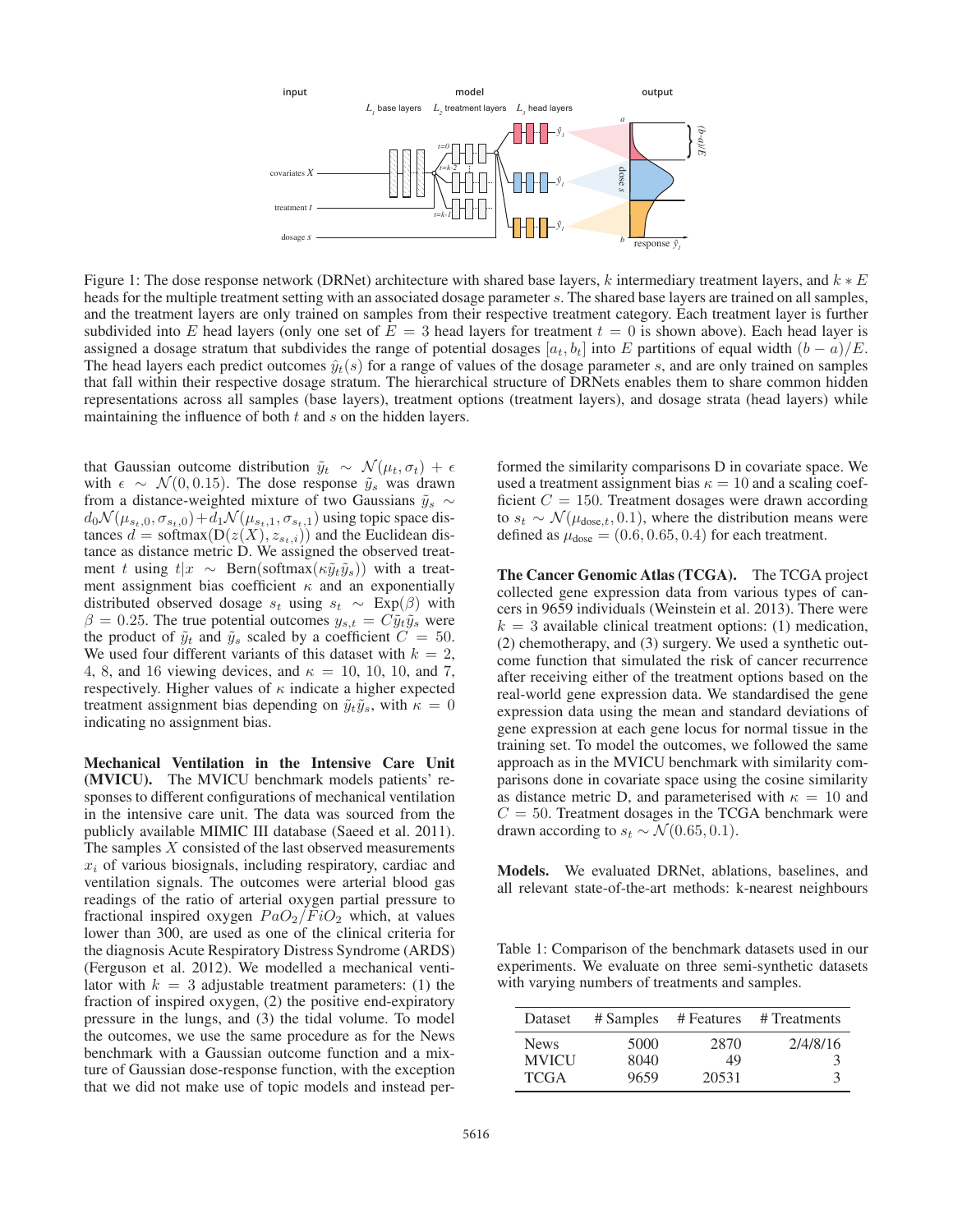

Figure 2: Analysis of the effect of choosing varying numbers of dosage strata  $E$  (x-axis) on MISE (red), DPE (blue), PE (orange) and Time needed for training and evaluation (black) as calculated on the MVICU benchmark. Metrics were normalised to the range  $[0, 1]$ . All other hyperparameters besides E were held equal.

(kNN) (Ho et al. 2007), BART (Chipman et al. 2010; Chipman and McCulloch 2016), CF (Wager and Athey 2017), GANITE (Yoon, Jordon, and van der Schaar 2018), TARNET (Shalit, Johansson, and Sontag 2017), and GPS (Imbens 2000) using the "causaldrf" package (Galagate 2016). We evaluated which regularisation strategy for learning counterfactual representations is most effective by training DRNets using a Wasserstein regulariser between treatment group distributions (+ Wasserstein) (Shalit, Johansson, and Sontag 2017), PD (+ PD) (Alaa, Weisz, and van der Schaar 2017), batch matching (+ PM) (Schwab, Linhardt, and Karlen 2018), and matching the entire training set as a preprocessing step (Ho et al. 2011) using the PM algorithm (+ PSMPM) (Schwab, Linhardt, and Karlen 2018). To determine whether the DRNet architecture is more effective than its alternatives at learning representations for counterfactual inference in the presented setting, we also evaluated (1) a multi-layer perceptron (MLP) that received the treatment index  $t$  and dosage  $s$  as additional inputs, and (2) a TARNET for multiple treatments that received the dosage s as an extra input (TARNET) (Johansson, Shalit, and Sontag 2016; Schwab, Linhardt, and Karlen 2018) with all other hyperparameters beside the architecture held equal. As a final ablation of DRNet, we tested whether appending the dosage parameter s to each hidden layer in the head networks is effective by also training DRNets that only receive the dosage parameter once in the first hidden layer of the head network (- Repeat). We na¨ıvely extended CF, GANITE and BART by adding the dosage as an additional input covariate, because they were not designed for treatments with dosages.

Hyperparameters. To ensure a fair comparison of the tested models, we took a systematic approach to hyperparameter search. Each model was given exactly the same number of hyperparameter optimisation runs with hyperparameters chosen at random from predefined hyperparameter ranges (Appendix B). We used 5 hyperparameter optimisation runs for each model on TCGA and 10 on all other benchmarks. Furthermore, we used the same random seed for each model, i.e. all models were evaluated on exactly the same sets of hyperparameter configurations. After computing the hyperparameter runs, we chose the best model based on the validation set NN-MISE. This setup ensures that each model received the same degree of hyperparameter optimisation. For all DRNets and ablations, we used  $E = 5$  dosage strata with the exception of those presented in Figure 2.

**Metrics.** For each dataset and model, we calculated the **etrics.** For each dataset and model, we calculated the MISE,  $\sqrt{\text{DPE}}$ , and  $\sqrt{\text{PE}}$ . We used Romberg integration with 64 equally spaced samples from  $y_{n,t}$  and  $\hat{y}_{n,t}$  to compute the inner integral over the range of dosage parameters necessary for the MISE metric. To compute the optimal dosage points and treatment options in the DPE and PE, we used Sequential Least Squares Programming (SLSQP) to determine the respective maxima of  $y_{n,t}(s)$  and  $\hat{y}_{n,t}(s)$ .

## Results and Discussion

Counterfactual Inference. In order to evaluate the relative performances of the various methods across a wide range of settings, we compared the MISE of the listed models for counterfactual inference on the News-2/4/8/16, MVICU and TCGA benchmarks (Table 2; other metrics in Appendix D). Across the benchmarks, we found that DR-Nets outperformed all existing state-of-the-art methods in terms of MISE. We also found that DRNets that used additional regularisation strategies outperformed vanilla DR-Nets on News-2, News-4, News-8 and News-16. However, on MVICU and TCGA, DRNets that used regularisation performed similarly as standard DRNets. Where regularisation was effective, Wasserstein regularisation between treatment groups (+ Wasserstein) and batch matching (+ PM) were generally slightly more effective than PSM<sub>PM</sub> and PD. In addition, not repeating the dosage parameter for each layer in the per-dosage range heads of a DRNet (- Repeat) performed worse than appending the dosage parameter on News-2, News-4 and News-8. Lastly, the results showed that DRNet improved upon both TARNET and the MLP baseline by a large margin across all datasets - demonstrating that the hierarchical dosage subdivision introduced by DRNets is effective, and that an optimised model structure is paramount for learning representations for counterfactual inference.



Figure 3: Comparison of DRNet (red), TARNET (blue), Figure 5: Comparison of DRINEL (red), TARNET (blue), MLP (yellow) and GPS (purple) in terms of their  $\sqrt{DPE}$ (bottom) for varying levels of treatment assignment bias  $\kappa$ (x-axis) on News-2. DRNet performs better than other methods across the entire range of treatment assignment bias values, and is more robust to increasing levels of  $\kappa$ .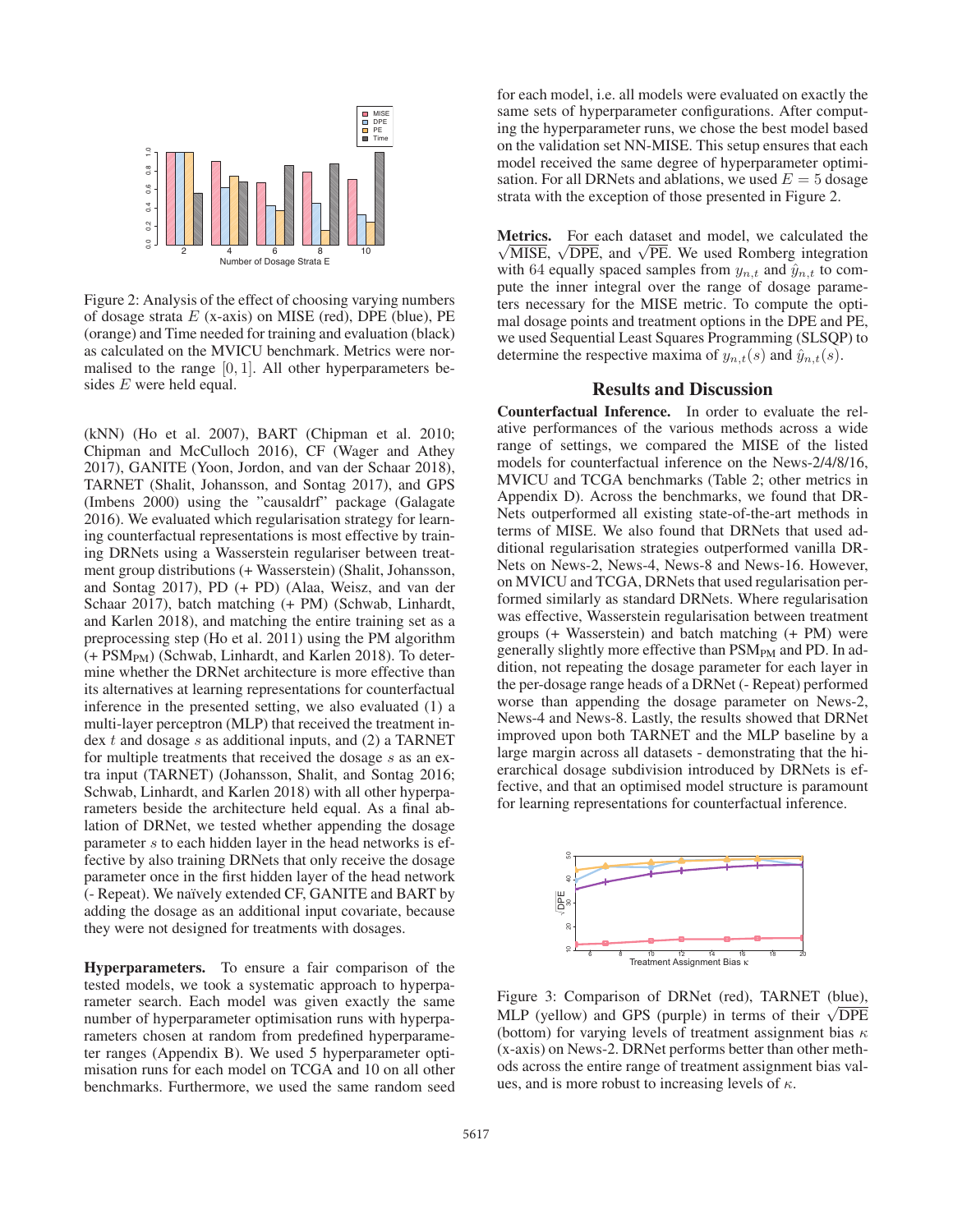Table 2: Comparison of methods for counterfactual inference with multiple parametric treatments on News-2/4/8/16, MVICU rable z: Comparison of methods for counterfactual interence with multiple parametric treatments on News-27476710, MVICU and TCGA. We report the mean value  $\pm$  the standard deviation of  $\sqrt{\text{MISE}}$  on the respective test s new random seeds. n.r. = not reported for computational reasons (excessive runtime).  $\dot{t}$  = significant at  $\alpha$  < 0.05 to DRNet.

| Method                | News-2                | News-4                | News-8                   | $News-16$            | <b>MVICU</b>            | <b>TCGA</b>              |
|-----------------------|-----------------------|-----------------------|--------------------------|----------------------|-------------------------|--------------------------|
| <b>DRNet</b>          | $8.0 + 0.1$           | $11.6 + 0.1$          | $10.2 + 0.1$             | $10.3 + 0.0$         | $31.1 + 0.4$            | $9.6 + 0.0$              |
| - Repeat              | $\uparrow$ 9.0 + 0.1  | $11.9 + 0.2$          | $10.3 + 0.1$             | $10.4 \pm 0.1$       | $31.0 + 0.3$            | $10.2 \pm 0.2$           |
| + Wasserstein         | $\uparrow$ 7.7 + 0.2  | $11.5 + 0.0$          | $\dagger$ 10.0 + 0.0     | $\dagger$ 10.2 + 0.0 | $32.9 \pm 2.9$          | $10.2 \pm 0.9$           |
| $+$ PD                | $\uparrow$ 9.0 + 0.2  | $12.2 + 0.1$          | $\pm 10.6 + 0.2$         | $10.3 + 0.1$         | $136.9 + 0.9$           | $\dagger$ 11.9 + 1.4     |
| $+ PM$                | $\uparrow$ 8.4 + 0.3  | $\uparrow$ 12.2 + 0.1 | $11.4 + 0.3$             | $\dagger$ 12.3 + 0.3 | $31.2 + 0.4$            | $9.7 + 0.2$              |
| $+$ PSM <sub>PM</sub> | $\pm 8.6 \pm 0.1$     | $12.2 + 0.2$          | $11.5 + 0.2$             | $12.2 + 0.3$         | $132.6 + 0.5$           | $11.4 \pm 0.6$           |
| MLP                   | $15.3 + 0.1$          | $14.5 + 0.0$          | $13.9 + 0.1$             | $14.0 + 0.0$         | $149.5 + 5.1$           | $\dagger$ 15.3 + 0.2     |
| <b>TARNET</b>         | $\uparrow$ 15.5 + 0.1 | $\uparrow$ 15.4 + 0.0 | $\dagger$ 14.7 + 0.1     | $\dagger$ 14.7 + 0.1 | $\frac{158.0 + 4.8}{2}$ | $\dagger$ 14.7 + 0.1     |
| <b>GANITE</b>         | $16.8 \pm 0.1$        | $\pm 15.6 \pm 0.1$    | $\pm 14.8 \pm 0.1$       | $\pm 14.8 \pm 0.0$   | $\sqrt{59.5} \pm 0.8$   | $\dagger$ 15.4 $\pm$ 0.2 |
| kNN                   | $16.2 + 0.0$          | $14.7 + 0.0$          | $15.0 + 0.0$             | $14.5 + 0.0$         | $154.9 + 0.0$           | n.r.                     |
| <b>GPS</b>            | $147.6 \pm 0.1$       | $124.7 + 0.1$         | $122.9 + 0.0$            | $15.5 \pm 0.1$       | $178.3 + 0.0$           | $126.3 + 0.0$            |
| CF                    | $126.0 + 0.0$         | $120.5 + 0.0$         | $19.6 + 0.0$             | $14.9 + 0.0$         | $157.5 + 0.0$           | $\dagger$ 15.2 $\pm$ 0.0 |
| <b>BART</b>           | $\pm 13.8 \pm 0.2$    | $\dagger$ 14.0 + 0.1  | $\dagger$ 13.0 $\pm$ 0.1 | n.r.                 | $147.1 + 0.8$           | n.r.                     |

Number of Dosage Strata  $E$ . To determine the impact of the choice of the number of dosage strata  $E$  on DRNet performance, we analysed the estimation performance and computation time of DRNets trained with various numbers of dosage strata  $E$  on the MVICU benchmark (Figure 2). With all other hyperparameters held equal, we found that a higher number of dosage strata in general improves estimation performance, because the resolution at which the dosage range is partitioned is increased. However, there is a tradeoff between resolution and computational performance, as higher values of  $E$  consistently increased the computation time necessary for training and prediction.

Treatment Assignment Bias. To assess the robustness of DRNets and existing methods to increasing levels of treatment assignment bias in observational data, we compared the performance of DRNet to TARNET, MLP and GPS on the test set of News-2 with varying choices of treatment assignment bias  $\kappa \in [5, 20]$  (Figure 3). We found that DR-Net outperformed existing methods across the entire range of evaluated treatment assignment biases.

Limitations. A general limitation of methods that attempt to estimate causal effects from observational data is that they are based on untestable assumptions (Stone 1993). In this work, we assume unconfoundedness (Imbens 2000; Lechner 2001), which implies that one must have reasonable certainty that the available covariate set  $X$  contains the most relevant variables for the problem setting being modelled. Making this judgement can be difficult in practice, particularly when one does not have much prior knowledge about the underlying causal process. Even without such certainty, this approach may nonetheless be a justifiable starting point to generate hypotheses when experimental data is not available (Imbens 2004).

## **Conclusion**

We presented a deep-learning approach to learning to estimate individual dose-response to multiple treatments with continuous dosage parameters based on observational data. We extended several existing regularisation strategies to the setting with any number of treatment options with associated dosage parameters, and combined them with our approach in order to address treatment assignment bias inherent in observational data. In addition, we introduced performance metrics, model selection criteria, model architectures, and new open benchmarks for this setting. Our experiments demonstrated that model structure is paramount in learning neural representations for counterfactual inference of dose-response curves from observational data, and that there is a trade-off between model resolution and computational performance in DRNets. DRNets significantly outperform existing state-of-the-art methods in inferring individual dose-response curves across several benchmarks.

Acknowledgements This work was partially funded by the Swiss National Science Foundation (SNSF) project No. 167302 within the National Research Program (NRP) 75 "Big Data". The results shown here are in whole or part based upon data generated by the TCGA Research Network: http://cancergenome.nih.gov/.

## References

Alaa, A., and Schaar, M. 2018. Limits of estimating heterogeneous treatment effects: Guidelines for practical algorithm design. In *International Conference on Machine Learning*, 129–138.

Alaa, A. M., and van der Schaar, M. 2017. Bayesian inference of individualized treatment effects using multi-task Gaussian processes. In *Advances in Neural Information Processing Systems*.

Alaa, A. M.; Weisz, M.; and van der Schaar, M. 2017. Deep counterfactual networks with propensity-dropout. *arXiv preprint arXiv:1706.05966*.